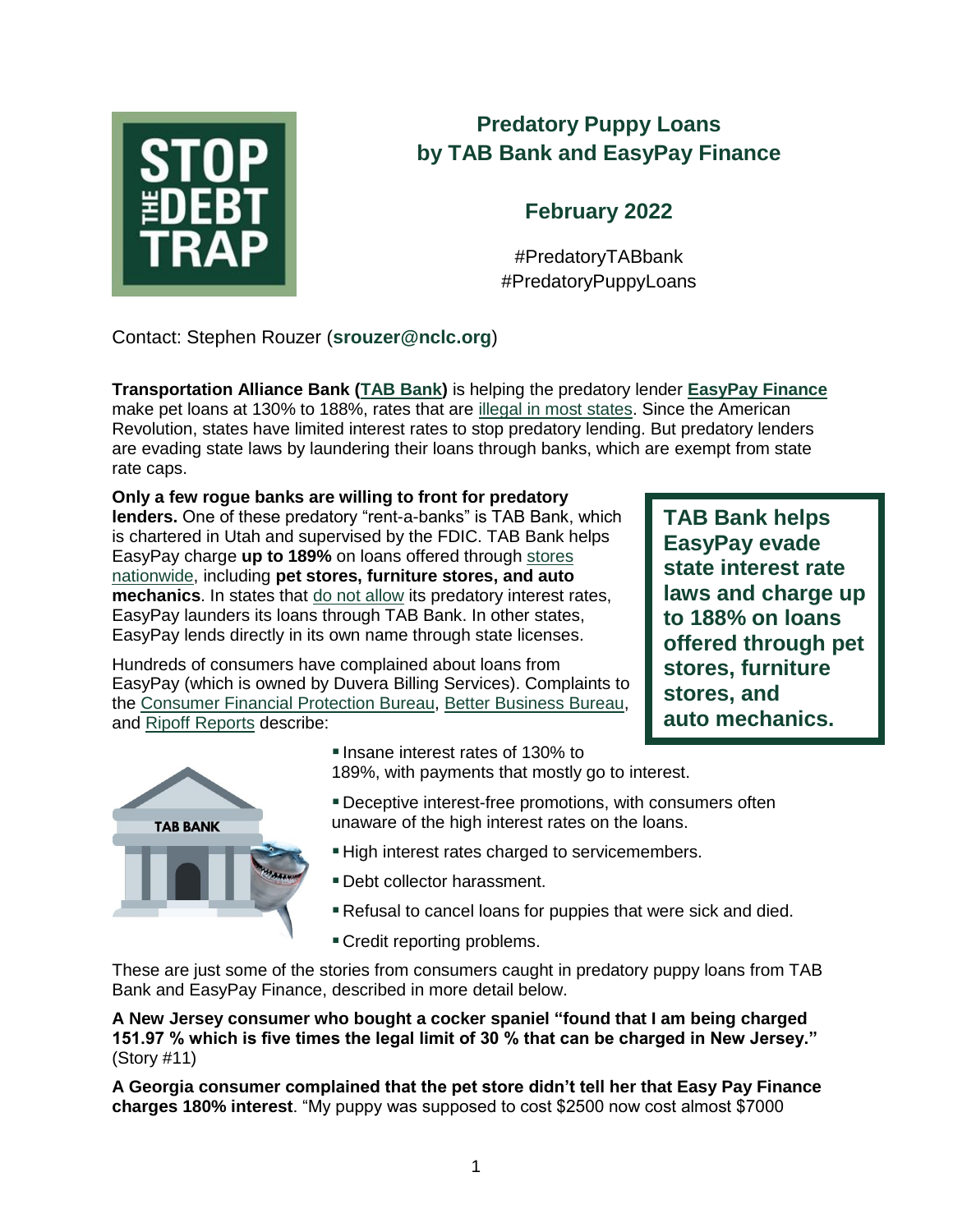through Easy Pay. This company is a HUGE ripoff!" Georgia does not allow 180% interest on installment loans. (Story #6)

**A Florida consumer has a ruined credit report over a puppy that was immediately sick and eventually died**. The store refused to take back the sick puppy, and "I had no choice [but] to continue to pay them as not to ruin my credit history, all while trying to save a dog paying thousands [of] dollars in veterinarian bills. I paid XXXX for a year up until the dog passed away. It tore my family apart losing the dog. My children were especially devastated…. I only borrowed {\$2200.00} and it is reporting I owe {\$5500.00} on my credit report due to interest." (Story #5)

**A Nevada servicemember misled about a 189% puppy loan was "fighting for your right to rip off hardworking American people."** After advising the lender that they were active-duty military, and citing several protections for servicemembers, the lender rudely responded that they had "found a loophole and will continue to charge me what they please…. out of an \$800 loan I will end up paying out \$2,400!" (Story #10).

**A Florida servicemember or veteran was outraged at discovering they were paying "the egregious interest rate" of 130% APR for a dog**. The Military Lending Act generally limits the interest rates charged to servicemembers and their dependents to 36%, though there are exceptions and the protection does not apply to veterans. (Story #2)



**A consumer was hounded by a debt collector on a loan for a Shih Tzu puppy that died after \$1280 in vet bills**. The pet shop "said you only have 2 days to return the dog. That is not … enough time to see if a puppy would get sick and die…. my XXXX old daughter was devastated from all this with a puppy that was apart our family." After the puppy died, a debt collector kept calling to collect the loan, even after the consumer wrote a letter insisting that he cease calling. (Story #3)

**Below are more details on these and other EasyPay Finance stories**. Not all of these stories involve loans laundered through TAB Bank, but they illustrate the type of practices that the bank is enabling.

### ARIZONA\*

#### *1. Older American near Glendale (85308) surprised and appalled to find aquarium loan interest was 188% APR:*

"I wanted to surprise my husband with a new aquarium at a total cost of {\$360.00} on XX/XX/XXXX. I have been approved with XXXX XXXX XXXX XXXX for {\$1700.00}.

"I was appalled at the interest rate. The APR rate on the {\$360.00} was 188 %. After figuring the interest for one (1) year it came to a total of {\$550.00}. I truly believe this company called XXXX XXXX XXXX needs to be investigated as they take people with good, bad, and those trying to establish credit to the cleaners. I do have decent credit. I did not sign any contract with them. The company is nothing more than legal loan sharks. I also believe they need to be put out of business due to the overly high interest rates. The interest rates this company charges is not in any competitive field with banks etc.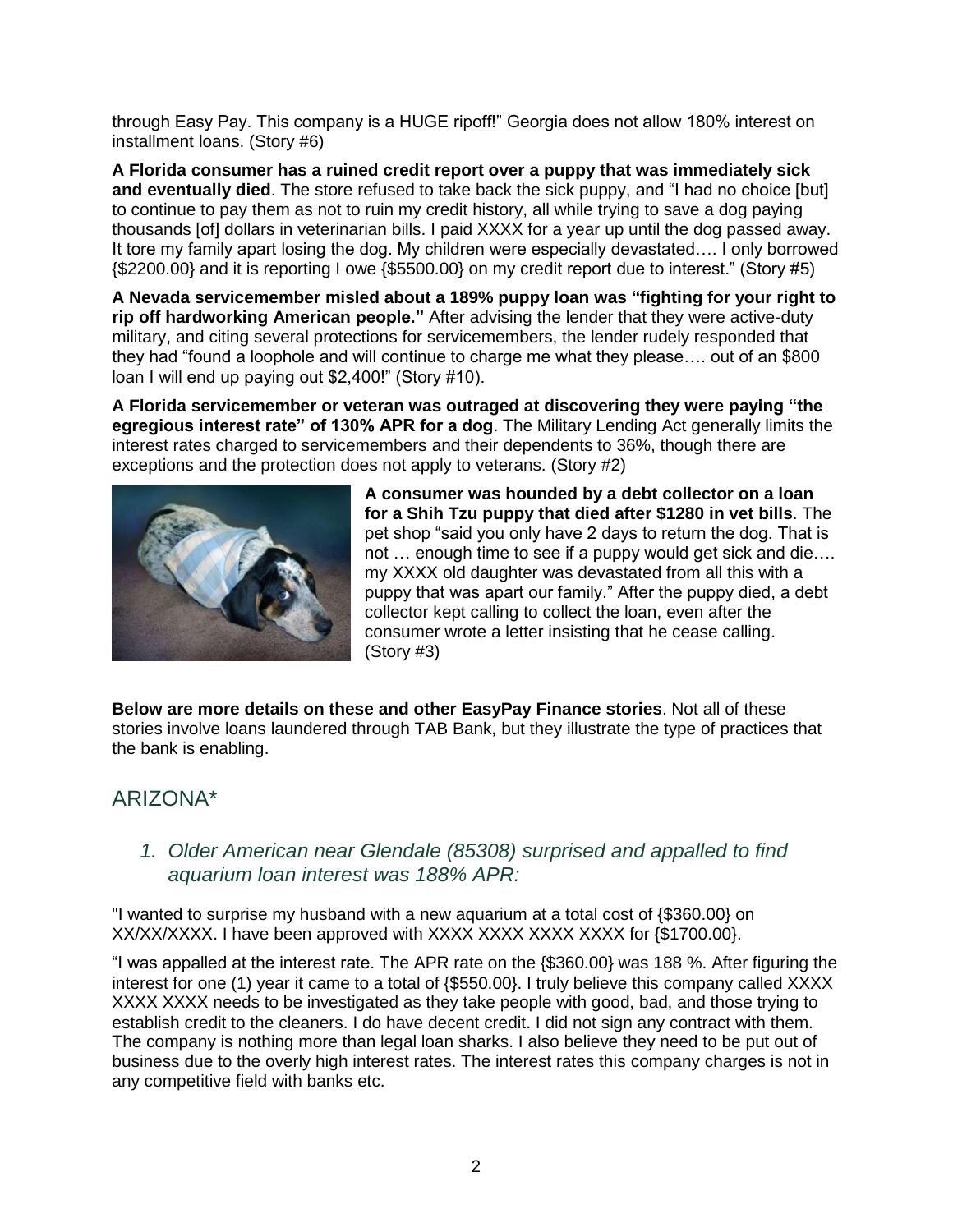From the reviews I have read on the Better Business Bureau website, they have no intentions on being honorable with their customers."

Source: CFPB #3893449

## FLORIDA

#### *2. Military<sup>1</sup> consumer in the Orlando area (32751) stuck with 130% APR for dog:*

"I purchased a dog for {\$2500.00} from XXXX XXXX XXXX in XXXX XXXX. I applied for financing through EasyPay Finance, which was approved. However, they charged me an annual interest rate of 130 %. I recently paid off the loan, because of the egregious interest rate. I ultimately paid {\$4000.00} total, {\$2500.00} for the original purchase amount and {\$1500.00} in interest."

Source: CFPB #2720976

#### *3. Debt collectors after consumer in Deerfield Beach (33441) for loan for Shih Tzu puppy that was sick and died*

"I went to a puppy shop bought a shih Tzu and was told everything was ok with the dog I advise after the vet came to my home from there shop the dog was acting funny and it wouldn't eat and was basically laying around not full of energy. So I took the dog to the vet they advise they would need to do a serious of test that would cost me over a {\$1000.00}.

"I than went the animal care and control to have the puppy look at and they gave a shot of antibiotic to see if that would help I than paid for blood work for {\$280.00} the vet advise I should take o dog back I call them while there and they said you only have 2 days to return the dog. That is not a enough time to see if a puppy would get sick and die. After the puppy was found laying outside of the cage with light breathing I was force to take him to XXXX XXXX for cremations me and my XXXX old daughter was devastated from all this with a puppy that was apart our family. I than began getting phone calls from a gentleman about making payments I advise I never got a call back from this puppy place and now you want me to pay with a 30 % interest rate maybe more so I told him if he send something writing to accept {\$1000.00} I would pay it and be done never herd from again. One evening starting getting calls from this guy again when I told him in writing cease all calls he went to calling from different numbers saying I'm calling them which was false I want to make complaint and investigation on this company as well as the 3 Credit bureaus for not given me proof to validate this date with a contract and payments that were paid into this account and why are the credit bureaus still reporting late payment when the account is charge off…."

Source: CFPB #3153548

#### *4. Fine print in Jacksonville (32218) revealed 151.97% rate on loan for dog despite Florida's 18% APR usury law*

"The company name is XXXX with the website XXXX appears in my credit report as Duvera. The interest rate is 151.97 %. From the {\$1000.00} dollars I owed when I bought the dog in XX/XX/2018, I owe approximately {\$980.00} though I have paid always on time with an autoplay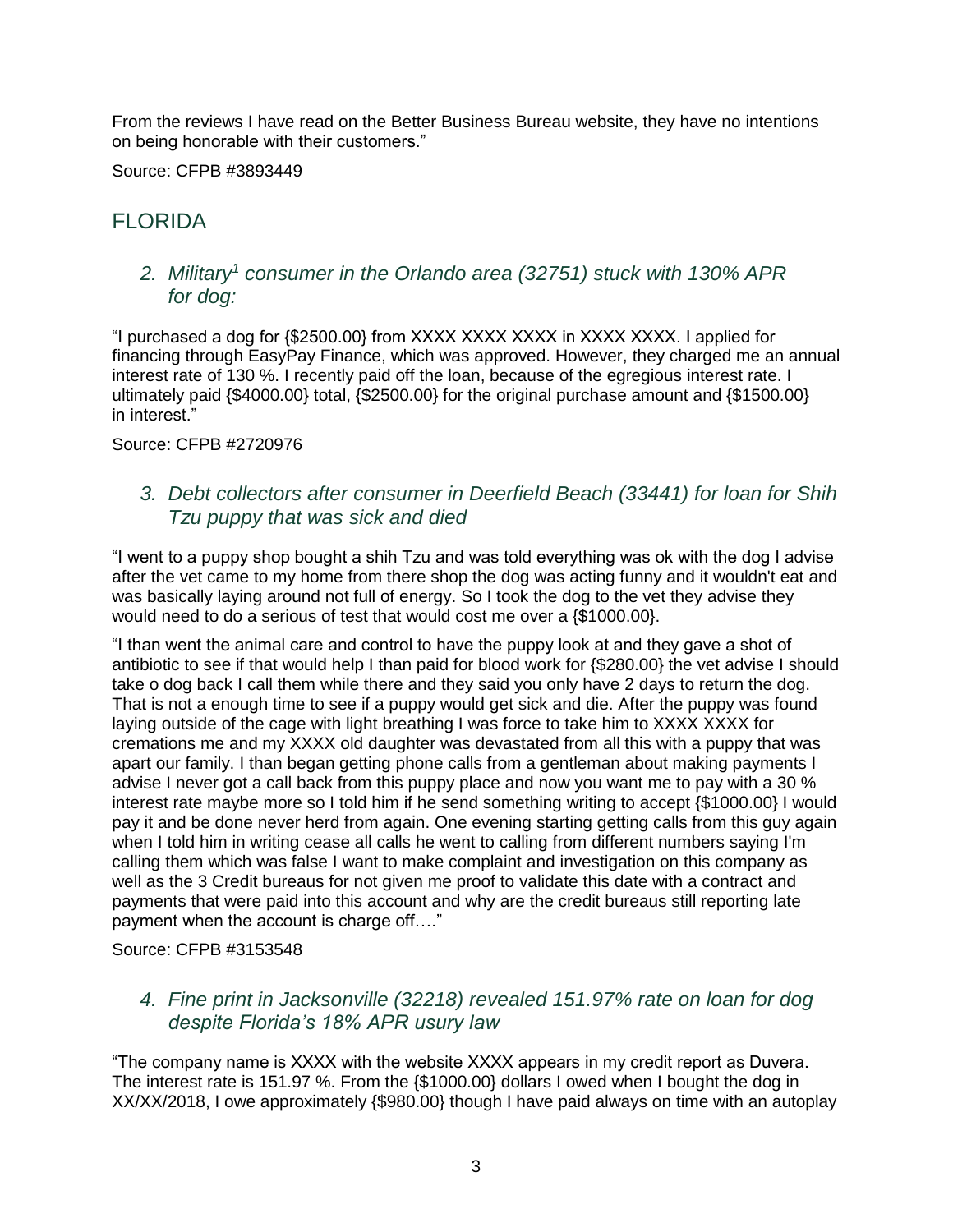plan every two weeks all this time for {\$65.00} each payment. This means that a total of XXXX has been paid until today. But I still owe about the same.

"I went to buy a dog at XXXX XXXX. A mixed breed dog…. My family was waiting for me and they made me wait at the store for almost 2 hours stating others where filling the paperwork for financing. When I finally got to do the financing, I was just hurrying to leave. My family needed to eat and I was 30 minutes away from home. I signed out the paperwork in a rush and did not realized how high the interest was. I was just in a hurry to get out of there and trusted no one would commit usury in our state since it is unlawful. When I got to the time where there's no more no interest charges, I realized my debt had gone back to the beginning balance and I think even higher. then I call and ask the interest fees at which point I find out it was [150 %]. My credit is not as bad as to deserve this ridiculous amount of monthly interest. I called and asked to talk to someone who could lower my interest and advised them this is unlawful. The person said there's nothing they can do since I signed for that. There where two different loans offered by the seller and she pushed this one. She filled out something in front of me where I could see she was getting a gift card. It seems like they pushed this loan in order to gain the gift card. That was fishy and I asked about the gist card. She said it was some competition they had related to the loans and sales. I do not deserve this usury high interest. It is against the law in out state. Florida Usury Laws Under Florida statutes, usury is defined as the charging ( whether paid or not ) of interest that exceeds 18 percent … This company thinks that a persons signature protects them when braking the law. I did not resigned my lawful right to be treated equally and to charged according to our state 's laws."

#### Source: CFPB #3255685

#### *5. Consumer near Celebration (34747) paid exorbitant loan and vet bills for a year until puppy died, now owes more than borrowed.*

"…I applied and was approved for {\$2200.00}. So we decided to purchase the puppy and finance the {\$2200.00} and pay the difference in cash of {\$800.00}. The owner of the pet store ( XXXX ) stated the puppy has had all of his shots and was XXXX registered and in perfect health, and our XXXX registration would be sent to us within two weeks. We were excited and took our puppy home the same day. The next day on Sunday XX/XX/2018, I contacted the pet store because we woke up and noticed that the dog had vomited clear watery foam in his cage and both of the dogs eyes were looking very bad and found that the dog had cherry eye. ( This pet store had knowledge that the dog had cherry eye and tucked them in in order to sell the dog ) The owner XXXX asked me to take some pictures and text him on his personal phone so he could see and stated that the vomiting was from the change in his water and stress from the change to his new home. He called me after viewing the pictures and said that we could drop him off Monday evening XX/XX/2018 and he would take him to his veterinarian and perform the XXXX required to fix him. We dropped him off that evening as requested, and picked him back up on Thursday XX/XX/2018. As soon as we got him back we started to think that something was suspicious because the dog 's eyes didn't look like he had XXXX and he was still vomiting and now he had some kind of rash all over his stomach. We immediately made an appoint with our vet.…Our vet stated that the dog was not XXXX registered as told upon purchase and the certificate was fake, and also noticed that the dog had an umbilical hernia ( which is a congenital defect ) and a XXXX XXXX. They prescribed him medication for the XXXX and a new eye cream for his eye. ( vet records attahed ) Due to all these issues, and the lies we caught the pet store in, my husband and I decided to return the dog. Per the contract with XXXX XXXX I had multiple reasons that the dog could be returned. So I immediately contacted the breeder by phone and told him that we wanted to return the dog and he asked that I email him the request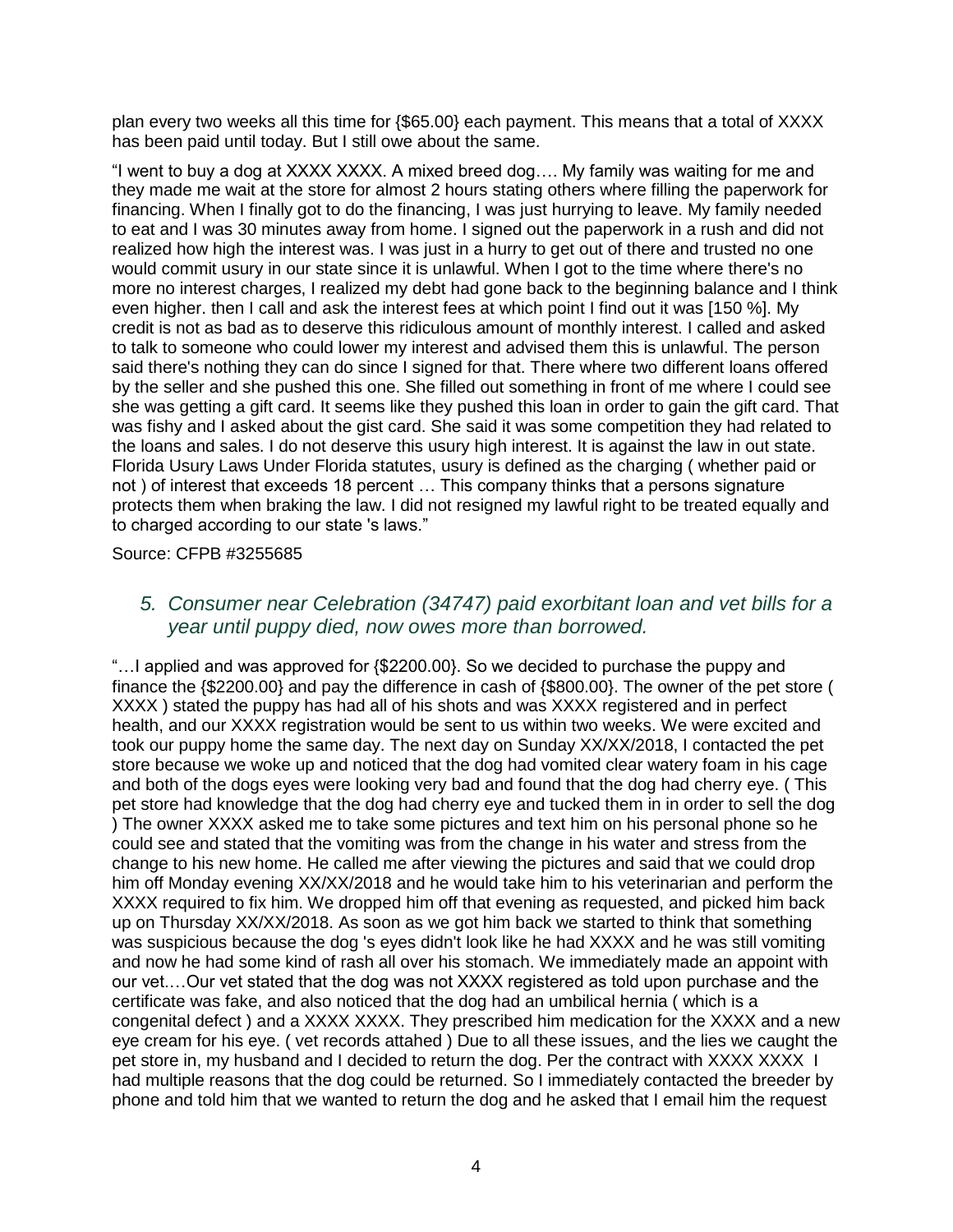which I did (see attached). After no response for the day and him no longer picking up the calls from my number, I tried to call him from my job. He answered, finally and told me he was with a customer and promised to call me back. I never heard back from him. He did not respond to any communication whatsoever. I reviewed the contract with Duvera Financial dba XXXX XXXX and it said refunds must be given through the merchant. I notified XXXX on many occasions telling them what was going on, and to see if they could help me with no luck. I had no choice to continue to pay them as not to ruin my credit history, all while trying to save a dog paying thousands dollars in veterinarian bills. I paid XXXX for a year up until the dog passed away. It tore my family apart losing the dog. My children were especially devastated. … I only borrowed {\$2200.00} and it is reporting I owe {\$5500.00} on my credit report due to interest…. I have already paid for a year, plus {\$800.00} cash to even purchase the dog, plus thousands of dollars in veterinarian bills to only have the dog pass away. All parties should be held accountable for this transaction not just my family and myself."

Source: CFPB #3876801

## **GEORGIA**

*6. Payments unexpectedly double for Georgia consumer with 180% interest puppy loan*

"I purchased a puppy from XXXX and of course I financed the puppy. XXX ran my credit and came back immediately saying I was financed. What they didn't tell me was that Easy Pay Finance charges 180% interest. The very next day Easy Pay Finance called me and said my payments were wrong. I originally was supposed to pay \$175 but they changed the payment to \$294. My puppy was supposed to cost \$2500 now cost almost \$7000 through Easy Pay. Do not now or ever use this company. They sent me a statement saying that I could use their website but I cannot get into the site. This company is a HUGE ripoff!"

Source: Ripoff Report #1363992

### ILLINOIS

#### *7. Balance increases, not decreases, and one missed payment forces Illinois consumer to make interest-only payments*

"I had a schedule payment on June 8th due to my check no be in deposit on time when they try to collect the payment it was decline..A rep called me and told me so I ask her for 10min to deposit money so she could try to collect again she said they could only try to collect once but then she said I can collect thru your CVS code i said ok then I called to ask for my remainder balance and is 2400 not to mention that all I borrowed was 1900 wich after the 300 and 291 that we're collect all I owe them was 1309 now they are telling me since the payment was decline but was actually payed that day after I deposit money my 591 i gave was going only toward interest now idk how I am going to pay those 2400 is more than whay my loan was so they are telling me thay basically my 591 were just given to them."

Source: Ripoff Report #1378328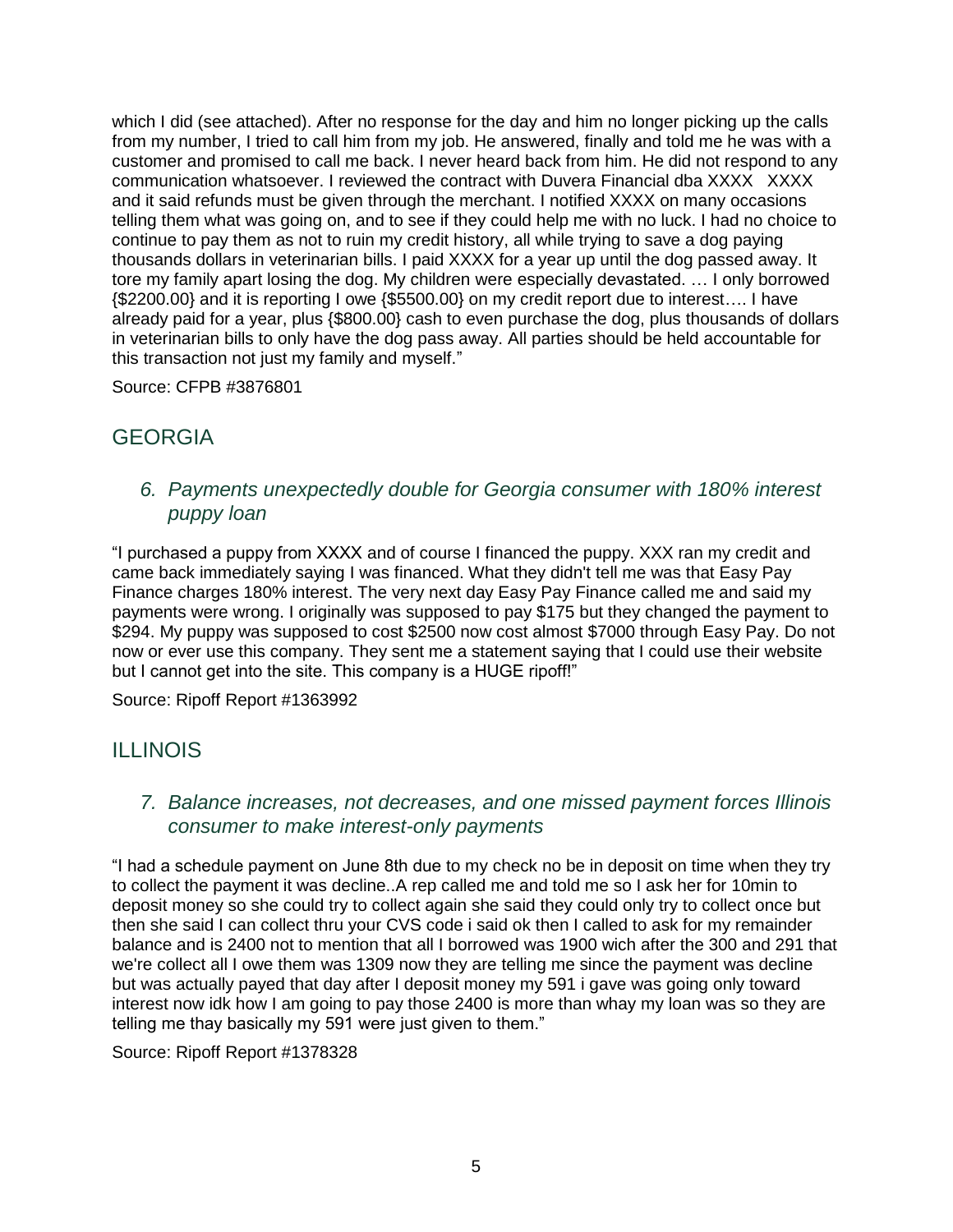### KANSAS\*

### *8. Puppy loan with no interest actually cost 151% in Kansas City (66103)*

"I entered a loan with XXXX ( Duvera ). . .when purchasing a puppy. . .The details were {\$2500.00} loan with \$XXXX monthly payments with no interest. However as I look at my account there is an interest rate of 151% and they have put my balance at {\$2400.00} while I have paid {\$1500.00} and they have charged me for {\$1400.00} in interest. This is not correct and I was informed multiple times there was no interest. I have called XXXX and they have said they can do nothing about the interest accumulated and were very difficult to even talk to. I told them that I was told there was no interest when agreeing and asked what can I do to finish paying off my loan with no interest like we agreed upon. I am unsure what to do now. I want to pay off the remaining {\$900.00} I owe on my loan but will not pay the {\$1500.00} plus in interest that was never talked about or agreed upon."

Source: CFPB #2826629

### NEVADA\*

### *9. Las Vegas (89074) military consumer asks "Where are consumer protections?" after "insane and illegal" interest and negative impact on credit report even after paid in full*

"[I] utilized small loan service Duvera to assist purchasing a puppy with an understanding I would have until XX/XX/2020 to satisfy the amount due. Duvera assigned the loan to XXXX. XXXX applied an appalling amount of interest to the loan. In my constant calls they were unwilling the allow me to satisfy the account so that they could continue to charge insane and illegal amount of interest daily. Once I finally had satisfied the account, they continue to report me as having a monthly payment and balance due. I have called and again they are unwilling to assist by updating their reporting to the bureaus. I am requesting all interest refunded, and credit reporting updated to reflect as paid in full/satisfied. This reporting continues to negatively impact on my ability to receive credit. This company is engaged in continual predatory lending practices, and are acting maliciously against me. They need to be closed down! Where are consumer protections?"

Source: CFPB #4078227

### *10. Nevada active-duty servicemember to Duvera (EasyPay): "I'm fighting for your right to rip off hardworking American people!"*

"I wanted to get my kids a puppy. We found the perfect dog at a puppy store. they were asking \$800. I didn't have that kind of money on hand so we had decided not to get her that is until they offered to finance us through DUVERA. The pet store misled me on how much I would be financed on and when I reviewed my contract I found that this finance company was attempting to charge me an interest rate of 189%. I immediately called my military instilation's legal office. I went over a few different legal acts that were set into place to protect active duty military personnel from predetory lendors. I emailed DUVERA and they called me back and basically told me very rudely that they didnt care of I was active duty or that the laws set in place forbid them from charging me over 36% interest. They found a loop hole and will continue to charge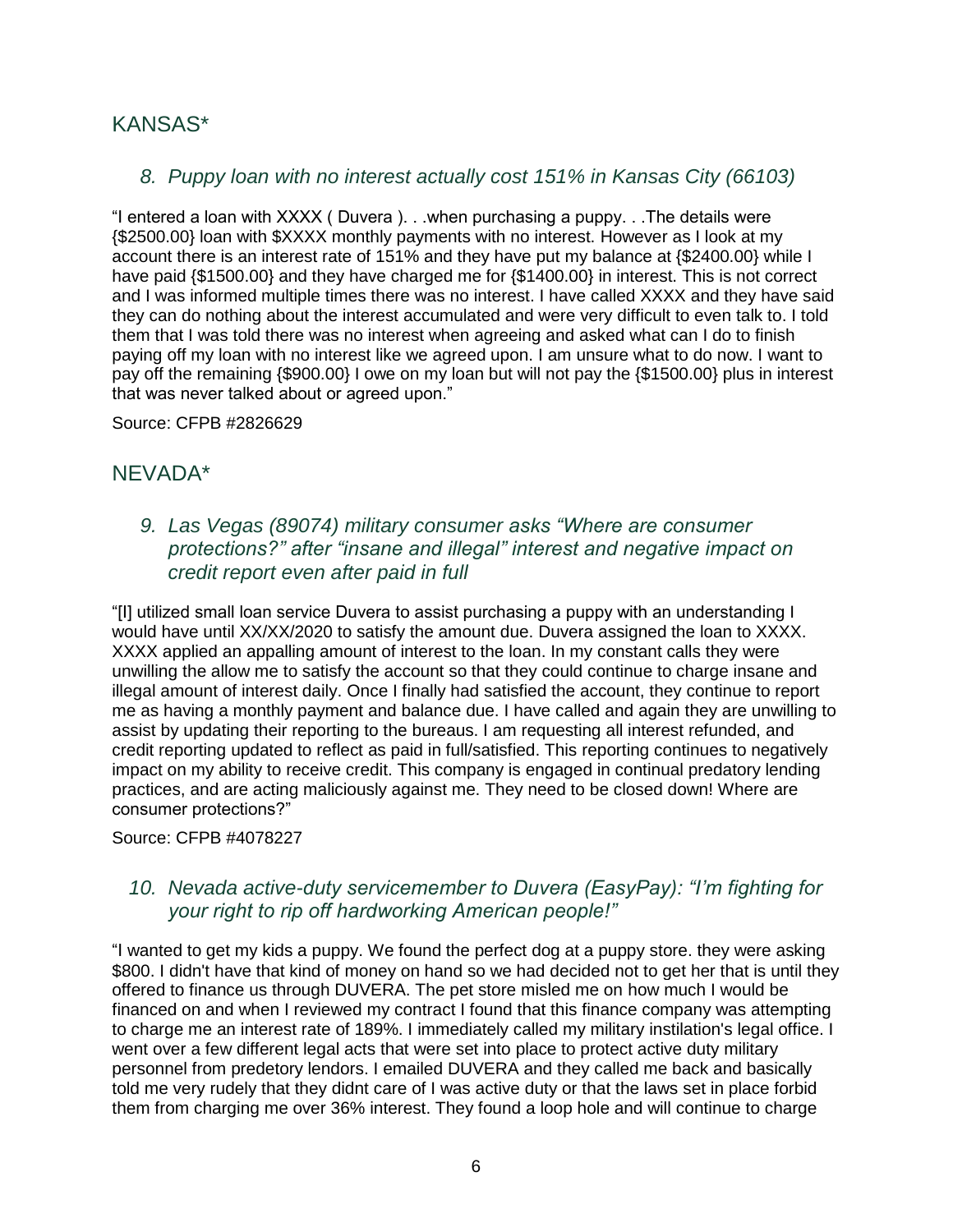me what they please. I am still trying to figure out if my legal office can help me but I am completely ashamed of this company. They are true scam artists and the woman who called to let me know they found a loop hole was very rude and had a bad attitude. I hope the sleeze people who run and work for this company have a great christmas. my family sure wont considering, out of an \$800 loan I will end up paying out \$2,400 which will put \$1,600 in this companies pocket. Your welcome! I'm fighting for your right to rip off hardworking American people DUVERA!"

Source: Ripoff Report #1257948

## NEW JERSEY

#### *11. Salem County (08098) resident buys cocker spaniel, later learns the interest rate is 5x times higher than New Jersey's state rate cap.*

"I went into XXXX XXXX in hopes of purchasing a cocker spaniel. I could not afford the price they were charging so they offered to finance the dog. I filed the paperwork for the loan using their in house lending agent. After filing the paperwork and reviewing it I found that I am being charged 151.97 % which is five times the legal limit of 30 % that can be charged in New Jersey as per Section 2C:21-19 - Wrongful credit practices and related offenses."

Source: CFPB #3124661

*12. Salem County (08079) resident finds balance on dog loan increasing due to high interest despite on-time payments.*

"(I) signed for a loan through a pet store to replace my wife's deceased dog. Original amount was XXXX. In 8 months I have paid about XXXX dollars on the principal balance. Interest is XXXX percent. If I paid within three months of signing I would have paid the principal plus XXXX dollars and would be charged no interest. Some things happened that didnt allow me to do that so the interest started and so far Ive paid XXXX dollars and sill owe XXXX. Every payment has been made on time."

#### Source: CFPB #3398610

#### *13. A high interest loan to buy a puppy for their daughter chewed a hole in this Cranford (07016) parent's credit report.*

"I borrowed money to complete an expensive purchase of a pet for my daughter! They took application at the pet store. They let me have {\$1800.00} loan They said I could pay loan in 90 days without penalty or interest. I tried to pay the loan and they said that I missed 2 payments so the loan went into default and that I owed almost twice the amount of original loan in fees and interest!

"I contacted them and they insisted that I owed the money ; and that I could do nothing! Now they have another entity trying to collect the debt and in less than 14 months the debt has been reported to 2 of the credit agencies as over {\$5000.00} They reported several times with variations to account number and totally different dollar amounts so the agency has lowered credit scores over 100points because of multiple violations or debts.